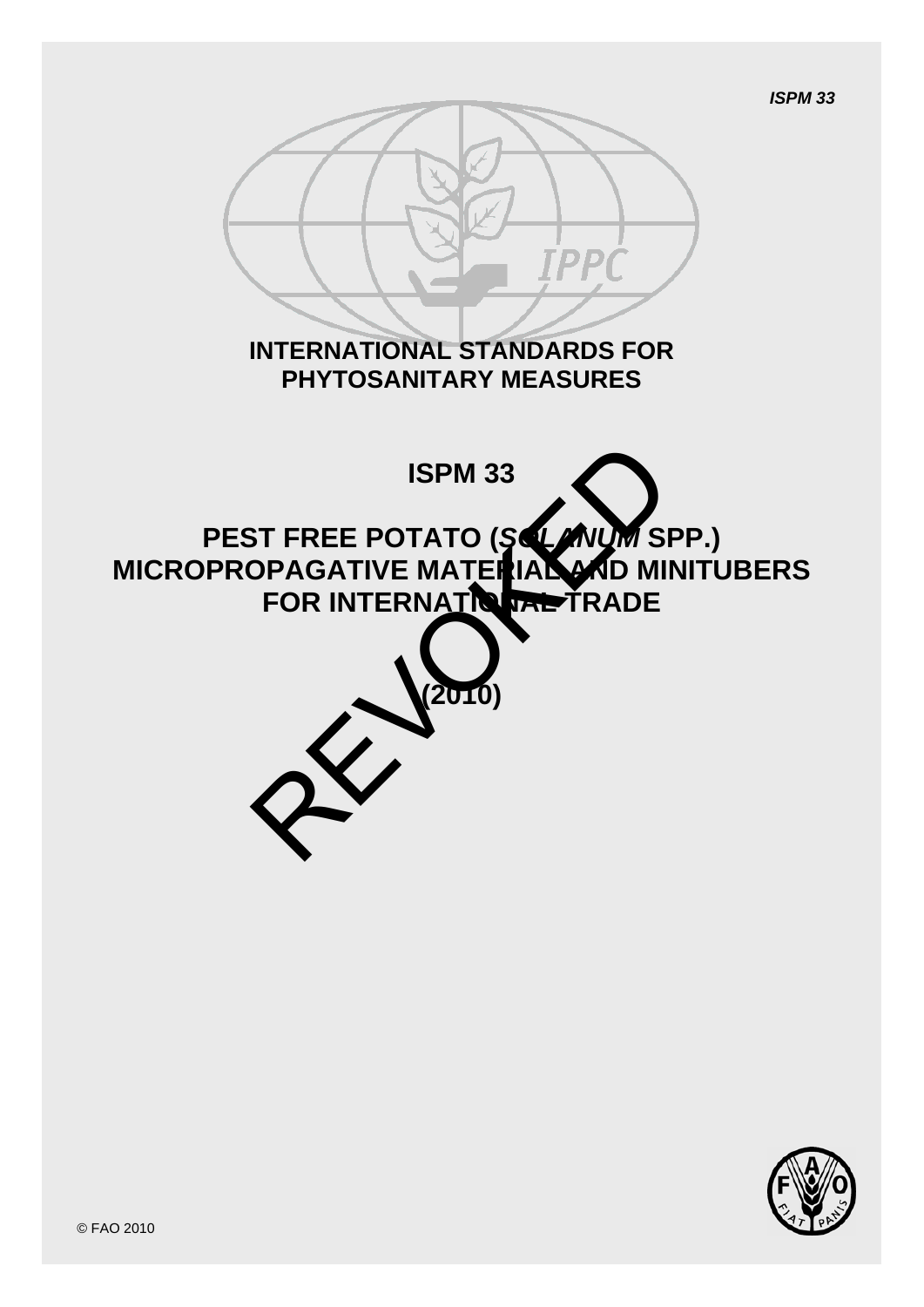# **CONTENTS**

| 1.                                                                                    |                                                                                             |                                                                                                                      |  |  |  |  |  |  |
|---------------------------------------------------------------------------------------|---------------------------------------------------------------------------------------------|----------------------------------------------------------------------------------------------------------------------|--|--|--|--|--|--|
| 2.                                                                                    |                                                                                             |                                                                                                                      |  |  |  |  |  |  |
|                                                                                       | 2.1                                                                                         |                                                                                                                      |  |  |  |  |  |  |
|                                                                                       | 2.2                                                                                         |                                                                                                                      |  |  |  |  |  |  |
|                                                                                       | 2.2.1                                                                                       |                                                                                                                      |  |  |  |  |  |  |
|                                                                                       | 2.2.2                                                                                       |                                                                                                                      |  |  |  |  |  |  |
| 3.                                                                                    |                                                                                             | Production of Pest Free Potato Micropropagative Material                                                             |  |  |  |  |  |  |
|                                                                                       | 3.1                                                                                         |                                                                                                                      |  |  |  |  |  |  |
|                                                                                       | 3.1.1                                                                                       | Testing programme to verify pest freedom.                                                                            |  |  |  |  |  |  |
|                                                                                       | 3.1.2                                                                                       |                                                                                                                      |  |  |  |  |  |  |
|                                                                                       | 3.2                                                                                         | Maintenance and propagation facility for pest free potato micropropagative                                           |  |  |  |  |  |  |
|                                                                                       |                                                                                             | . 1                                                                                                                  |  |  |  |  |  |  |
|                                                                                       | 3.3                                                                                         |                                                                                                                      |  |  |  |  |  |  |
|                                                                                       | 3.4                                                                                         |                                                                                                                      |  |  |  |  |  |  |
| 4.                                                                                    |                                                                                             | Production of Pest Free Millitaneous manuscripture of Pest Free Millitaneous manuscripture of Pest Free Millitaneous |  |  |  |  |  |  |
|                                                                                       | 4.1                                                                                         | Eligible materia                                                                                                     |  |  |  |  |  |  |
|                                                                                       | 4.2                                                                                         | Minituber as lities                                                                                                  |  |  |  |  |  |  |
| 5.                                                                                    |                                                                                             | Staff Competen                                                                                                       |  |  |  |  |  |  |
| 6.                                                                                    |                                                                                             |                                                                                                                      |  |  |  |  |  |  |
| 7.                                                                                    |                                                                                             |                                                                                                                      |  |  |  |  |  |  |
| 8.                                                                                    |                                                                                             |                                                                                                                      |  |  |  |  |  |  |
|                                                                                       | ANNEX 1: General requirements for official testing laboratories for potato micropropagative |                                                                                                                      |  |  |  |  |  |  |
|                                                                                       |                                                                                             |                                                                                                                      |  |  |  |  |  |  |
|                                                                                       |                                                                                             |                                                                                                                      |  |  |  |  |  |  |
|                                                                                       |                                                                                             | APPENDIX 1: Examples of pests that may be of concern with respect to potato micropropagative                         |  |  |  |  |  |  |
| APPENDIX 2: Examples of pests that may be of concern with respect to potato minituber |                                                                                             |                                                                                                                      |  |  |  |  |  |  |
|                                                                                       |                                                                                             | APPENDIX 3: Flow chart showing the normal sequence of establishment, maintenance and                                 |  |  |  |  |  |  |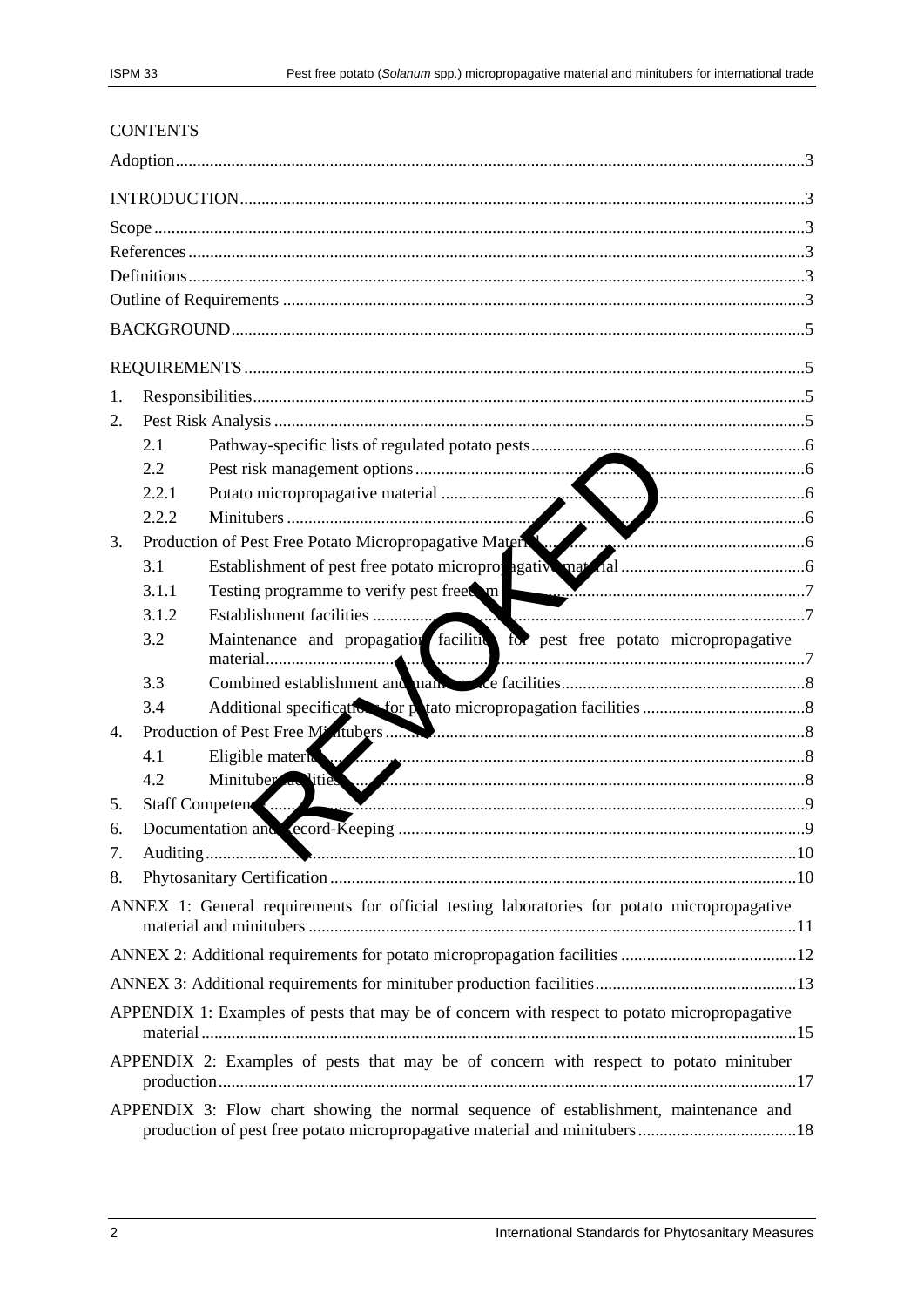# <span id="page-2-0"></span>**Adoption**

This Standard was adopted by the Commission on Phytosanitary Measures in March 2010.

# <span id="page-2-1"></span>**INTRODUCTION**

### <span id="page-2-2"></span>**Scope**

This standard provides guidance on the production, maintenance and phytosanitary certification of pest free potato (*Solanum tuberosum* and related tuber-forming species) micropropagative material and minitubers intended for international trade.

This standard does not apply to field-grown propagative material of potato or to potatoes intended for consumption or processing.

### **References**

**ISPM 2**. 2007. *Framework for pest risk analysis*. Rome, IPPC, FAO.

**ISPM 5**. 2010. *Glossary of phytosanitary terms*. Rome, IPPC, E

- **ISPM 10**. 1999. *Requirements for the establishment of pest free production and pest free production sites*. Rome, IPPC, FAO.
- **ISPM 11**. 2004. *Pest risk analysis for quarantine pests including analysis of environmental risks and living modified organisms*. Rome, IPPC, FAO.
- **ISPM 12.** 2001. *Guidelines for phytosanitary certificates.* Rome, IPPC, FAO.
- <span id="page-2-3"></span>**ISPM 14.** 2002. *The use of integrated measures in a systems approach for pest risk management.* Rome, IPPC, FAO. Rework for pest risk analysis. Rome, IPPC, FAC<br>
sary of phytosanitary terms. Rome, IPPC, FAC<br>
quirements for the establishment of perfect ances<br>
sex Rome, IPPC, FAO.<br>
trisk analysis for quarantine pests in cluding<br>
dorgani
- **ISPM 16**. 2002. *Regulated non-quarantine pests: concept and application*. Rome, IPPC, FAO.
- **ISPM 19**. 2003. *Guidelines on lists of regulated pests*. Rome, IPPC, FAO.
- **ISPM 21**. 2004. *Pest risk analysis for regulated non-quarantine pests*. Rome, IPPC, FAO.

## <span id="page-2-4"></span>**Definitions**

Definitions of phytosanitary terms can be found in ISPM 5.

In addition to definitions in ISPM 5, in this standard the following definitions apply:

| potato micropropagative material | <b>Plants in vitro</b> of tuber-forming <i>Solanum</i> spp.                                                                                 |
|----------------------------------|---------------------------------------------------------------------------------------------------------------------------------------------|
| minituber                        | A tuber produced from potato micropropagative material<br>in pest-free growing medium in a facility under specified<br>protected conditions |
| seed potatoes                    | Tubers (including minitubers) and potato<br>micropropagative material of cultivated tuber-forming<br>Solanum spp. for planting              |

## <span id="page-2-5"></span>**Outline of Requirements**

Facilities used for the production of potato micropropagative material and minitubers for export should be authorized or operated directly by the National Plant Protection Organization (NPPO) of the exporting country. Pest risk analysis (PRA), carried out by the NPPO of the importing country, should provide the justification for establishing phytosanitary import requirements for regulated pests in trade of potato micropropagative material and minitubers.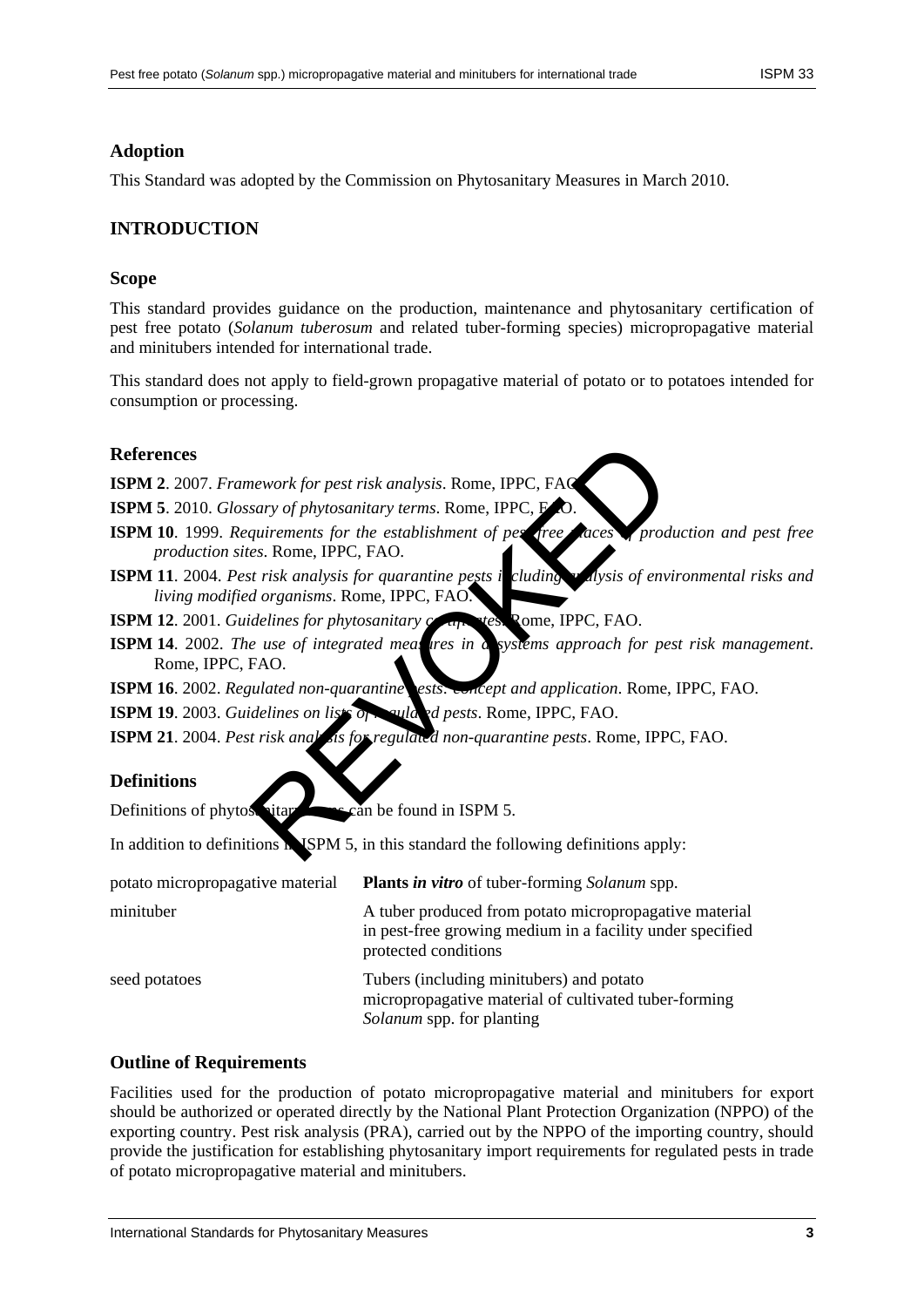The phytosanitary measures for managing risks related to potato micropropagative material include testing for the pests regulated by the importing country, and management systems for the maintenance and propagation of potato micropropagative material derived from candidate plants that have been determined to be pest free in closed, aseptic conditions. For the production of minitubers, measures include derivation from pest free potato micropropagative material and production in a pest free production site.

To establish pest free potato micropropagative material, candidate plants should be tested in a testing laboratory authorized or operated directly by the NPPO. This laboratory should meet general requirements for ensuring that all material moved into a maintenance and propagation facility is free from pests regulated by the importing country.

Facilities for the establishment of pest free potato micropropagative material and testing for pest freedom are subject to strict requirements to prevent contamination or infestation of material. Facilities for maintenance and propagation of pest free potato micropropagative material and minituber production are also subject to stringent requirements to maintain pest freedom. Staff should be trained and competent in techniques for the establishment and maintenance of pest free potato micropropagative material, the production of pest free minitubers, diagnostic testing as required, and in following administrative, management and record-keeping procedures. The management system and procedures of each facility and the testing laboratory should be defined in a manual(s). Throughout all production and testing processes, the identity of all propagative material should be preserved, and traceability should be maintained through adequate documentation.

All facilities should be officially audited to ensure the they continue to meet requirements. In addition, inspections should ensure that the potato micropropagative material and minitubers meet the importing country's phytosanitary import requirement. Pest free potato micropropagative material and minitubers moving in international trade should be accompanied by a phytosanitary certificate.

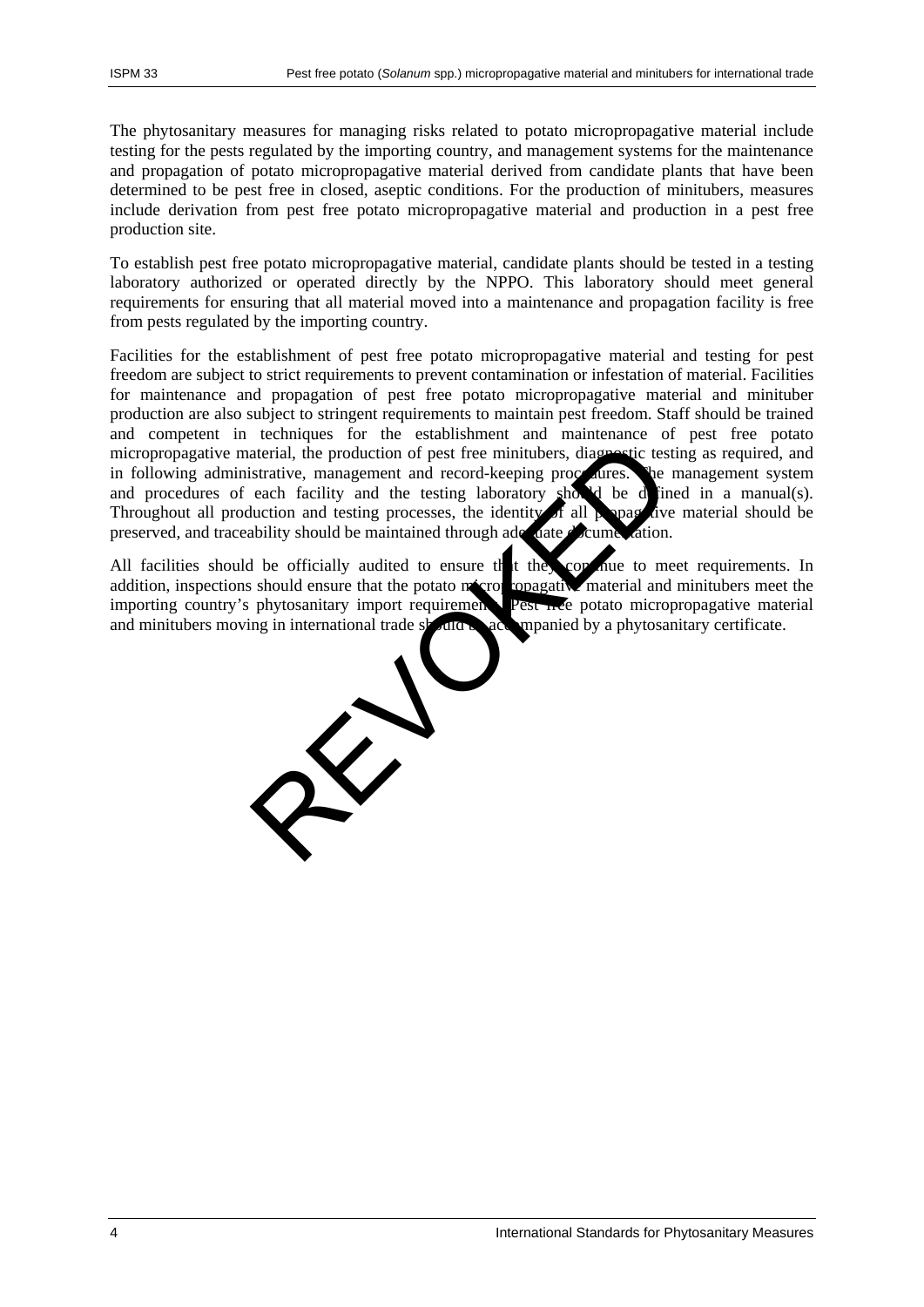# <span id="page-4-0"></span>**BACKGROUND**

Many pests are associated with the production of potato (*Solanum tuberosum* and related tuberforming species) worldwide. As potatoes are propagated mainly by vegetative means, there is considerable risk of introducing and spreading pests through international trade of seed potatoes. Potato micropropagative material derived from appropriately tested material and using suitable phytosanitary measures should be considered free from regulated pests. Use of such material as starting material for further potato production reduces the risks of introduction and spread of regulated pests. Potato micropropagative material can be multiplied under specified protected conditions to produce minitubers. Provided that minituber production is carried out under pest free conditions using pest free micropropagative material, minitubers can also be traded with minimum risk.

Conventional micropropagation does not necessarily result in material that is free from pests. The presence or absence of pests is verified by appropriate testing of the material.

As per ISPM 16:2002, programmes for the certification of plants for planting for seed potatoes (sometimes known as "seed potato certification schemes") frequently include specific requirements for pests as well as non-phytosanitary requirements such as varietal purity, size of the product etc. Many seed potato certification schemes require potato micropropagative  $\bf{h}$  terial to be derived from plants that have been tested and found free from the pests covered by the scheme. Such schemes are usually designed to control pests present in the production country that are of national economic importance. Therefore, the pests covered by a specific scheme or the strength of measures may not always meet all of the phytosanitary import requirements of importing countries. In such cases, additional phytosanitary measures may be required. Second to certification schemes") frequently include spectrom-<br>
The phytosanitary requirements such as varietal pure , size of the<br>
and found free from the pests covered by the self use.<br>
A and found free from the pests co

In this standard, pest free potato micropropagative material is potato micropropagative material that has been tested and found free from the pests egulated y the importing country, or derived from such tested material, and maintained under conditions to prevent contamination and infestation.

### <span id="page-4-1"></span>**REQUIREMENTS**

### <span id="page-4-2"></span>**1. Responsibilities**

The National Plant **F** otection Organization (NPPO) of the importing country is responsible for pest risk analysis (PRA) and should, on request, have access to documentation and facilities to enable it to verify that the phytosanitary procedures in the facility meet its phytosanitary import requirements.

Only facilities authorized or operated directly by a NPPO should be used for the production and maintenance of potato micropropagative material and minitubers for export as described in this standard. The NPPO of the exporting country is responsible for ensuring that the phytosanitary aspects of these facilities and of the related seed potato propagation system meet the importing country's phytosanitary import requirements. The NPPO of the exporting country is also responsible for phytosanitary certification.

### <span id="page-4-3"></span>**2. Pest Risk Analysis**

PRA provides technical justification for identifying regulated pests and for establishing phytosanitary import requirements for potato micropropagative material and minitubers. PRA should be carried out by the NPPO of the importing country in accordance with ISPM 2:2007 and ISPM 11:2004 for the pathways of "potato micropropagative material" and "minitubers" from given origins. The PRA may identify quarantine pests associated with these pathways. The PRA should also be carried out in accordance with ISPM 21:2004 as appropriate in order to identify regulated non-quarantine pests.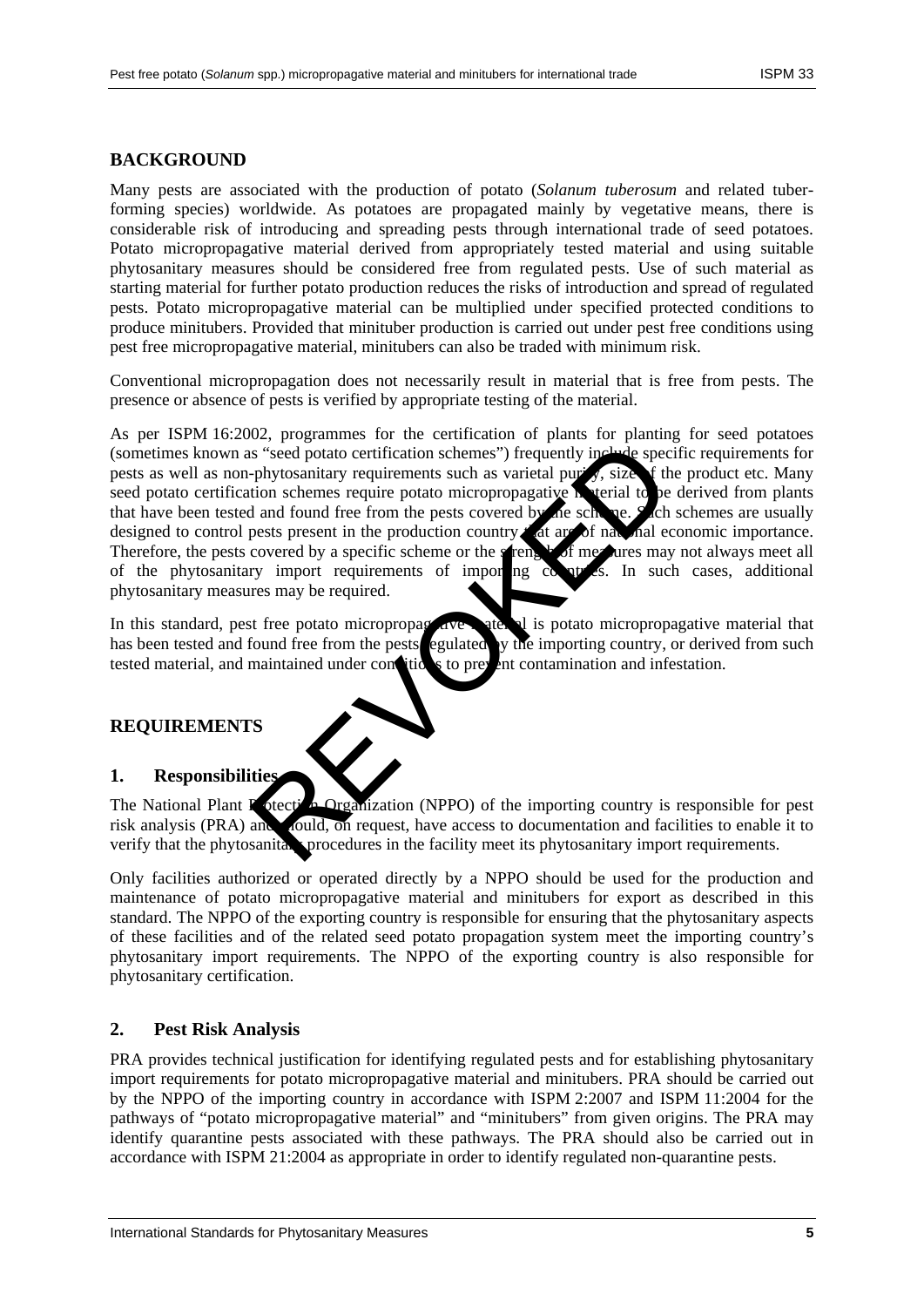Importing countries should notify NPPOs of exporting countries of the outcome of the PRAs.

# <span id="page-5-0"></span>**2.1 Pathway-specific lists of regulated potato pests**

For the purposes of this standard, the NPPO of the importing country is encouraged to establish pathway-specific regulated pest lists for potato micropropagative material and minitubers respectively and, on request, should provide these lists to NPPOs of exporting countries. Guidance on regulated pest lists is provided in ISPM 19:2003.

# <span id="page-5-1"></span>**2.2 Pest risk management options**

The pest risk management measures are determined based on the PRA. It may be appropriate for the measures to be integrated into a systems approach for production of potato material (as described in ISPM 14:2002). A flow chart showing the normal sequence of establishment, maintenance and production of pest free potato micropropagative material and minitubers is provided in Appendix 3.

# <span id="page-5-2"></span>**2.2.1 Potato micropropagative material**

Phytosanitary measures for managing pest risks related to potato micropropagative material include:

- testing individual plants (candidate plants) for the pests regulated by the importing country and establishing potato micropropagative material in establishment facilities. Pest freedom is verified once all relevant testing is successfully completed (the status of the micropropagative material derived from the tested candidate plant  $\alpha'$  anges to pest free potato micropropagative material) phropagative material<br>mes for managing pest risks related to potato micropropagative<br>lual plants (candidate plants) for the pests regular d by the<br>all relevant testing is successfully competed the states of t<br>all relevant
- maintaining pest freedom using management systems the maintenance and propagation of the pest free potato micropropagative material in a closed, aseptic environment in maintenance and propagation facilities.

## <span id="page-5-3"></span>**2.2.2 Minitubers**

Phytosanitary measures for managing pest risks related specifically to minituber production should be based on pest risk assessment in ormation  $\mathbf{R}$  del to the area of production and include:

- derivation of the minituders  $\epsilon$  om pest free potato micropropagative material
- production in pest see growing media under specified protected conditions in a pest free production site from the ests (and their vectors) regulated for minitubers by the importing country.

# <span id="page-5-4"></span>**3. Production of Pest Free Potato Micropropagative Material**

## <span id="page-5-5"></span>**3.1 Establishment of pest free potato micropropagative material**

A candidate plant, from which the pest free potato micropropagative material is derived, should be inspected, tested and found free from regulated pests. It may also be required to be grown through a complete vegetative cycle, inspected, tested and found free from regulated pests. In addition to the laboratory testing procedure for regulated pests described below, potato micropropagative material should be inspected and found free from other pests or their symptoms and general microbial contamination.

Where a candidate plant is determined to be infested it will normally be disposed of. However, for certain types of regulated pests, the NPPO may allow that recognized techniques (e.g. meristem tip culture, thermotherapy) be used in combination with conventional micropropagation to eliminate the pest from the candidate plant, and prior to the initiation of the *in vitro* multiplication programme. In such cases, laboratory testing must be used to confirm the success of this approach before multiplication commences.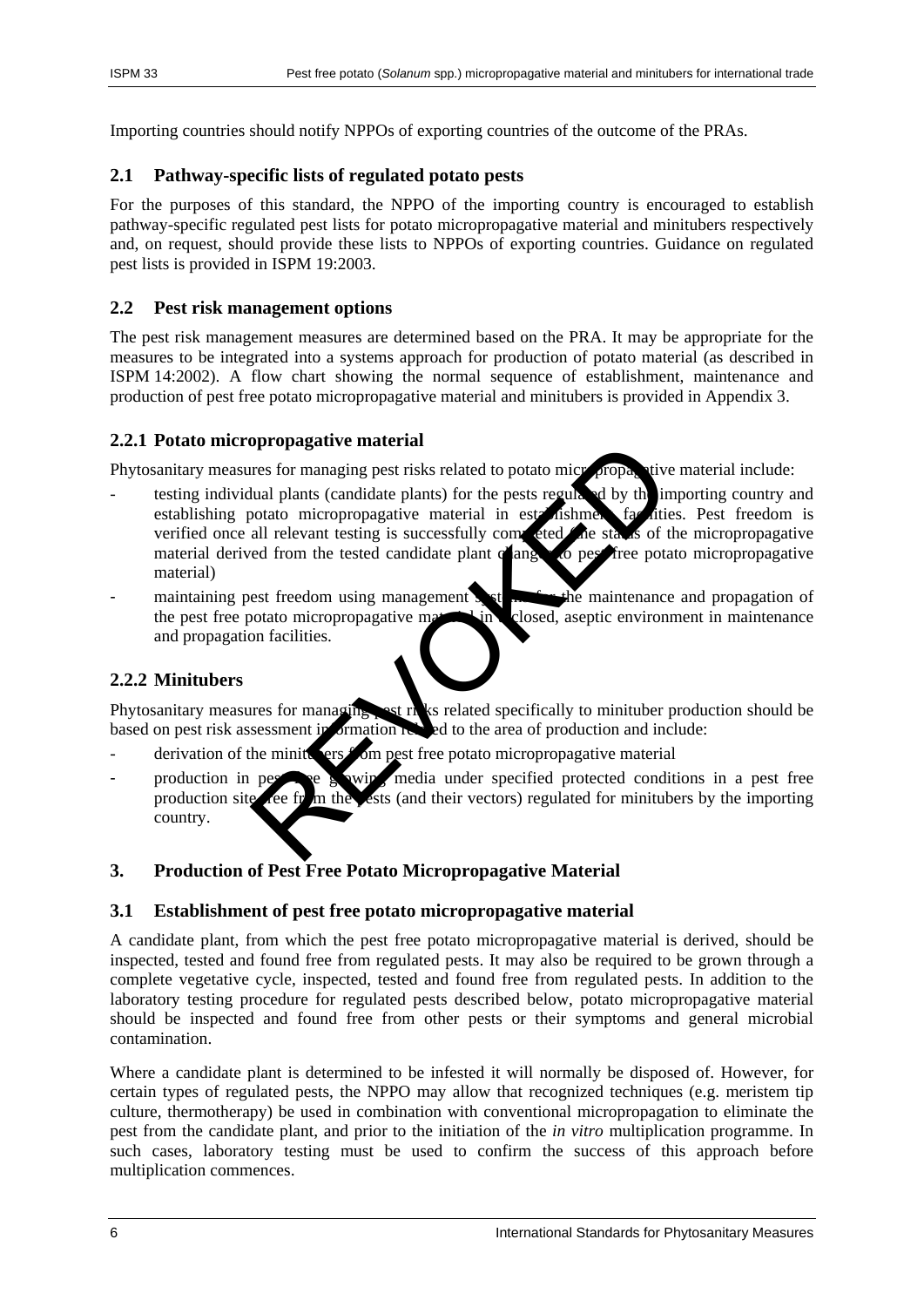### <span id="page-6-0"></span>**3.1.1 Testing programme to verify pest freedom**

A testing programme on the candidate plant should be applied in an official testing laboratory. This laboratory should meet general requirements (described in Annex 1) to ensure that all potato micropropagative material moved to maintenance and propagation facilities is free from the pests regulated by the importing country. Conventional micropropagation does not consistently exclude some pests, for example, viruses, viroids, phytoplasmas and bacteria. A list of pests that may be of concern to potato micropropagative material is provided in Appendix 1.

# <span id="page-6-1"></span>**3.1.2 Establishment facilities**

A facility used to establish pest free potato micropropagative material from new candidate plants should be authorized or directly operated by the NPPO specifically for this purpose. The facility should provide a secure means for establishing individual pest free potato micropropagative material from candidate plants and for holding these plants separately from tested material while awaiting required test results. Because both infested and pest free potato propagative material (tubers, plants *in vitro* etc.) may be handled in the same facility, strict procedures should be implemented to prevent contamination or infestation of pest free material. Such procedures should include:

- prohibition of entry of unauthorised personnel and control of  $\mathfrak{p}^{\prime}$  entry  $\mathfrak{p}^{\prime}$  cauthorized staff
- provision for the use of dedicated protective clothing (in luding edicated footwear or disinfection of footwear) and hand washing on entry  $\mathcal{L}$  th particular care being taken if staff members work in areas of higher phytosanitary risk, e.g. the esting facility)
- chronological records of actions in handling material so that production can, if necessary, be checked easily for contamination and infestation if ests are viected
- stringent aseptic techniques, including disinguishing ion of work areas and sterilization of instruments (e.g. by autoclaving) between handling materials of a different phytosanitary status.

# <span id="page-6-2"></span>**3.2 Maintenance and propagation facilities for pest free potato micropropagative material**

A facility that maintains and propagates pest  $\chi$  ge potato micropropagative material should be operated separately from the facilities that establish potato plants *in vitro* and conduct the testing for regulated pests (although exceptional  $\infty$  instances are described in section 3.3). The facility should be operated as a pest free  $\sim$  uction site (as described in ISPM 10:1999) with respect to the pests of potato regulated by the importing country for potato micropropagative material. The facility should: estation of pest free material. Such procedures should include<br>entry of unauthorised personnel and control of the entry<br>the use of dedicated protective clothing (in uding<br>f footwear) and hand washing on entry (in uding lea

- maintain and propagate only officially certified pest free potato micropropagative material and permit only pest free material to enter the facility
- grow other plant species only if this is officially permitted and if:
	- the pest risks to potato propagative material have been assessed and, if identified, the plants have been tested and found to be free from regulated pests before entering the facility
	- adequate precautions are taken to separate them in space or time from the potato plants
- implement officially approved operational procedures to prevent entry of regulated pests
- control the entry of staff and provide for the use of protective clothing, disinfection of footwear and hand washing on entry (with particular care being taken if staff members work in areas of higher phytosanitary risk, e.g. the testing facility)
- use aseptic procedures
- implement regular management system checks by the manager or a designated responsible staff member and keep records
- prohibit the entry of unauthorised personnel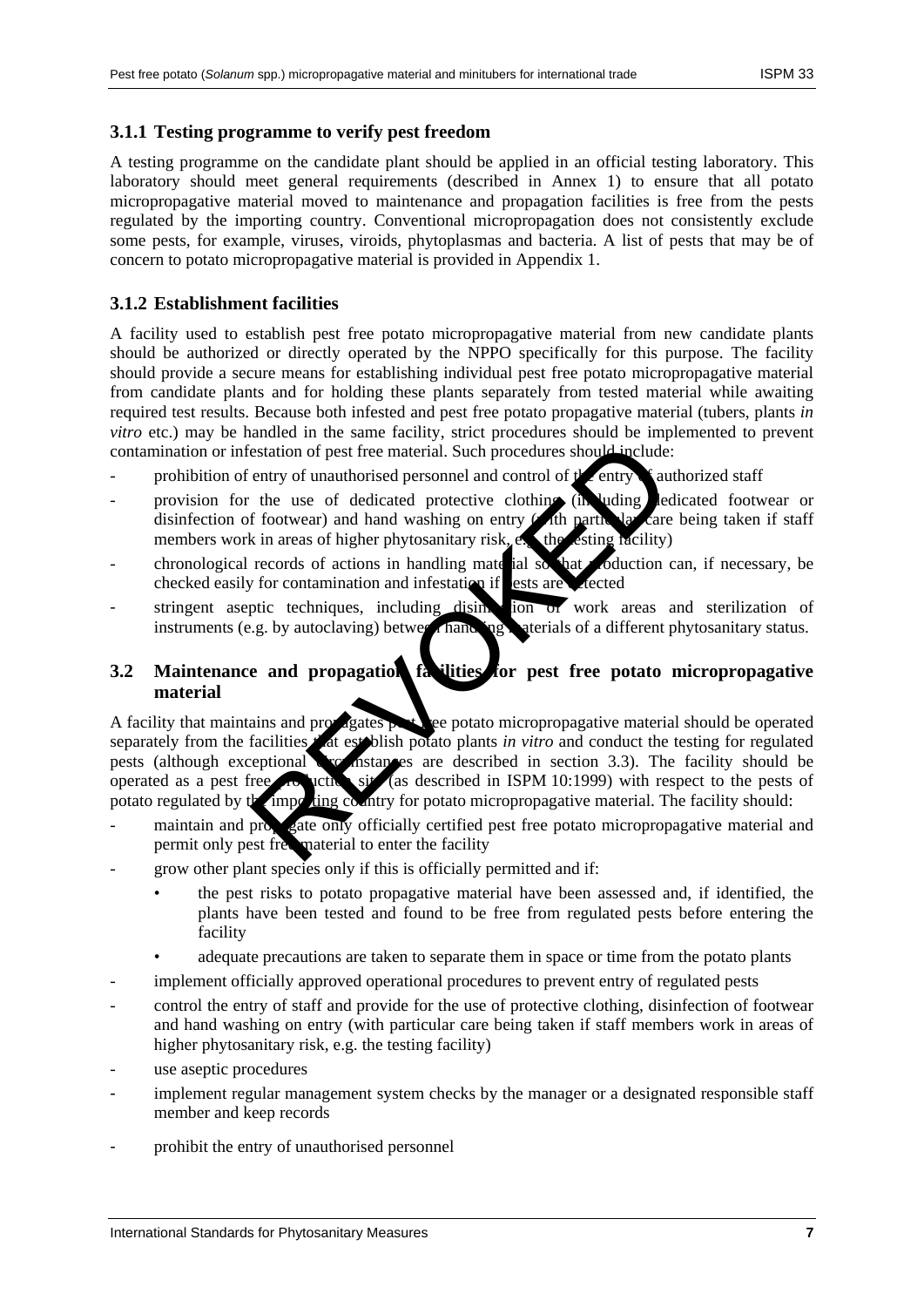## <span id="page-7-0"></span>**3.3 Combined establishment and maintenance facilities**

Exceptionally, establishment facilities may also maintain pest free potato micropropagative material provided that strict procedures are adopted and applied to prevent infestation of maintained material from other material of a lower phytosanitary status.

These strict procedures include:

- the procedures in sections 3.1 and 3.2 to prevent infestation of the pest free potato micropropagative material and to keep material of different phytosanitary status separate
- the use of separate laminar flow cabinets and instruments for the maintained material and for material of a lower phytosanitary status or implementation of stringent procedures to keep the processes of establishment and maintenance separate
- scheduled audit tests on the material maintained.

# <span id="page-7-1"></span>**3.4 Additional specifications for potato micropropagation facilities**

Additional specifications for potato micropropagation facilities are provided in Annex 2 and may be required depending on the pests present in the area and the results of P.

Pest free potato micropropagative material established and maintained in these facilities may be propagated further to produce minitubers or may be traded inter-

# <span id="page-7-2"></span>**4. Production of Pest Free Minitubers**

The following guidance for minituber production also applies to parts of minitubers that are traded internationally, such as sprouts.

# <span id="page-7-3"></span>**4.1 Eligible material**

The only potato material allowed to enter  $\mathbf{r}$  e minimum production facility should be pest free potato micropropagative material. Plants of their plant species may be permitted to be grown in the facility provided that: The partial and the partial established and maintenancy of the provided in the pest present in the area and the results of PP<br>and the pest present in the area and the results of PP<br>and produce minitubers or may be traded i

- the phytosanitary risk to minitubers have been assessed and, if identified, the other plant species have been tested and four to be pest free before entering the facility
- adequate precautions are taken to separate them in space and/or time from the potato plants to prevent contami

# <span id="page-7-4"></span>**4.2 Minituber facilities**

A minituber production facility should be operated as a pest free production site (as described in ISPM 10:1999) with respect to pests regulated by the importing country for minitubers. Pests that may be of concern include those for potato micropropagative material i.e. viruses, viroids, phytoplasmas and bacteria (listed in Appendix 1) and also fungi, nematodes, arthropods etc. (listed in Appendix 2).

Production should be under protected conditions, for example a growth room, glasshouse, polythene tunnel or (if appropriate, based on local pest status) a screen house with suitable mesh size, constructed and maintained to prevent the entry of pests. If the facility includes adequate physical and operational safeguards against the introduction of the regulated pests, no additional requirements should be necessary. However, in cases where these safeguards can not be met, additional requirements should be considered. Depending on conditions in the area of production, these may include:

- location of the facility in a pest free area, or an area or site that is well isolated from sources of the regulated pests
- a buffer zone around the facility for regulated pests
- location of the facility in an area with low pest and pest vector incidence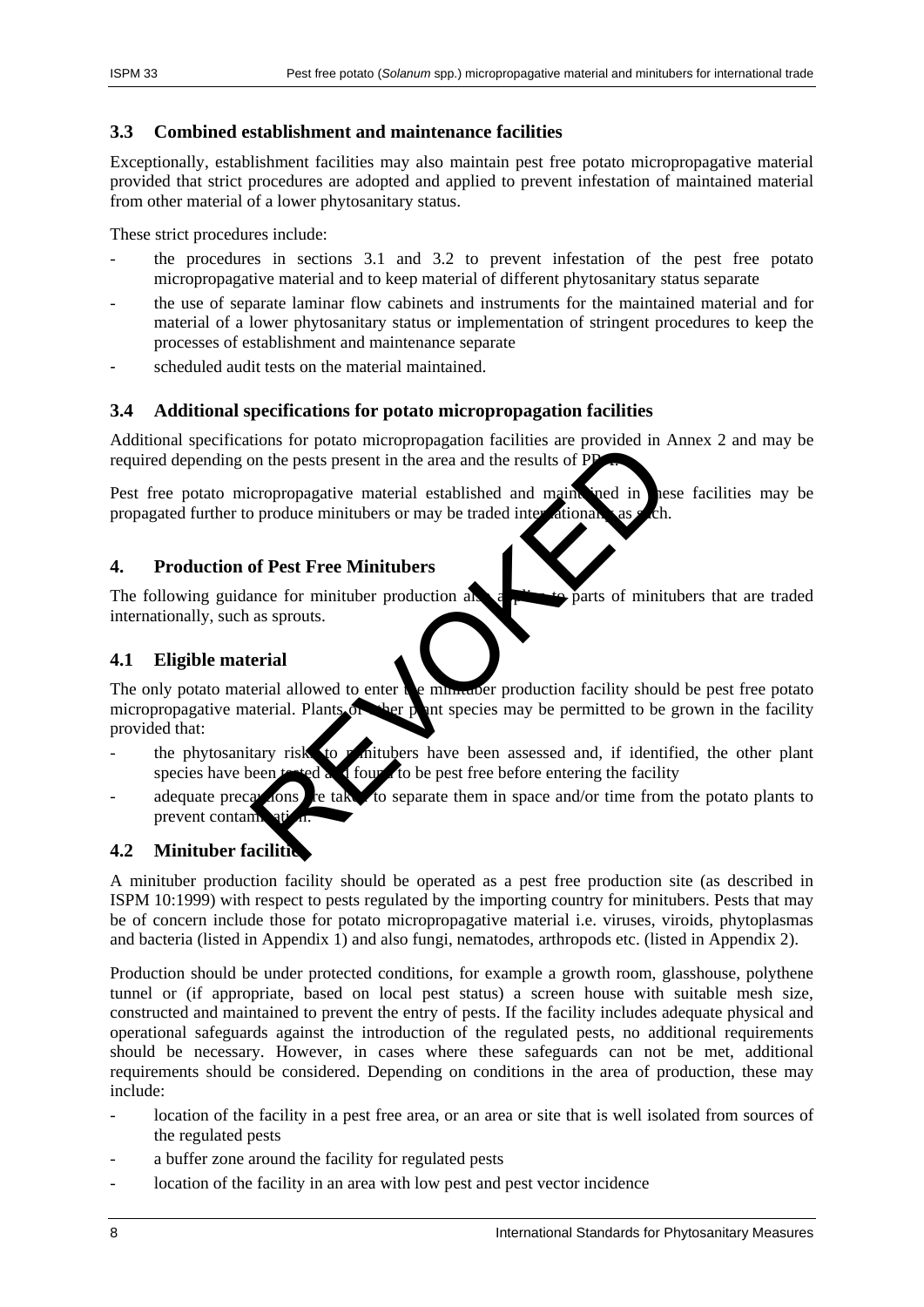production at a time of year when there is low pest and pest vector incidence.

The entry of authorized personnel to the facility should be controlled and provision should be made for use of protective clothing, disinfection of footwear and hand washing on entry to prevent contamination from dirty to clean areas. It should also be possible to decontaminate the facility if required. The growing medium, water supply and fertilizer or plant additives used in the facility should be pest free.

The facility should be monitored for the regulated pests and pest vectors during the production cycle and, if necessary, pest control measures or other corrective actions should be undertaken and documented. The facility should be well maintained and cleaned after each production cycle.

The minitubers should be handled, stored, packed and transported under conditions preventing infestation and contamination by the regulated pests.

Additional requirements for minituber production facilities are provided in Annex 3 and may be required depending on the pests present in the area and the results of PRA.

### <span id="page-8-0"></span>**5. Staff Competence**

Staff should be trained and competent in:

- techniques for the establishment of pest free potato micropropagative material, the maintenance of pest free potato micropropagative material, the production of pest free minitubers, and diagnostic testing as relevant
- following administrative, management and record- $k$ -keeping procedures.

Procedures for maintaining staff competence nould be place and training should be updated, in particular, when phytosanitary import requirements change.

## <span id="page-8-1"></span>**6. Documentation and Record-Keeping**

The management system, and **perating procedures** and instructions of each facility and the testing laboratory, should be documented in a manual(s). In developing such manual(s), the following should be addressed:

- the establishment, matterial and propagation of pest free potato micropropagative material with particular attention paid to those control measures used to prevent infestation and contamination between the pest free potato micropropagative material and any material of another phytosanitary status Exercise de and competent in:<br>
the establishment of pest free potato micoprologial material the potato micropropagative material, the position of pest fing as relevant<br>
imistrative, management and records to the police and
- the production of pest free minitubers, covering management, technical and operational procedures, with particular attention paid to those control measures used to prevent pest infection, infestation and contamination of the minitubers during their production, harvest and storage, and during transport to their destination
- all laboratory test procedures or processes to verify pest freedom.

Throughout all production and testing, the identity of all propagative material should be preserved and traceability should be maintained by adequate record-keeping. Records of all tests done on the material, as well as the results, lineage and records of the distribution of the material, should be kept in a manner that ensures traceability for the importing or exporting countries for at least five years. For pest free potato micropropagative material, the records that determine its pest free status should be maintained for as long as the micropropagative material is maintained.

Records of staff training and competencies should be maintained as determined by the NPPO and, if appropriate, in consultation with the NPPO of the importing country.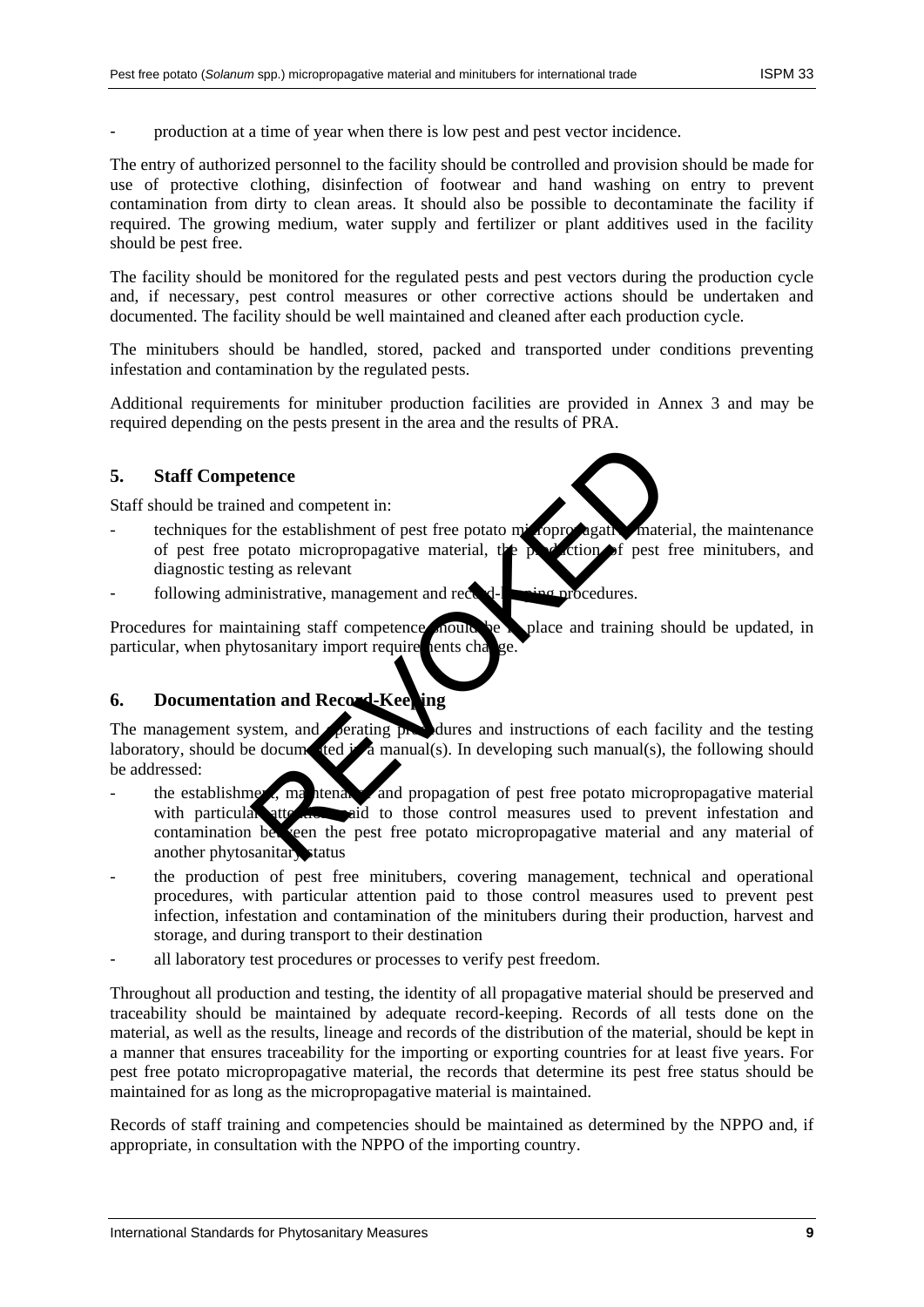## <span id="page-9-0"></span>**7. Auditing**

All facilities, systems and records should be officially audited to ensure compliance with the procedures and to meet the importing country's phytosanitary import requirements.

The NPPO of the importing country may ask to participate in such an audit, based on bilateral agreement.

### <span id="page-9-1"></span>**8. Phytosanitary Certification**

The potato micropropagation facility, relevant records and the plants should be subjected to appropriate phytosanitary procedures to ensure that the micropropagative material meets the importing country's phytosanitary import requirements.

The potato minituber production facility, relevant records, the growing crop, and the minitubers should be subjected to appropriate phytosanitary procedures to ensure that the minitubers meet the importing country's phytosanitary import requirements.

Pest free potato micropropagative material and minitubers moving  $\frac{1}{2}$  in mational trade should be accompanied by a phytosanitary certificate issued by the NPPO of  $\epsilon$  exporting country according to ISPM 12:2001 and complying with the phytosanitary import requirements of the importing country. The use of seed potato certification labels may assist with lot dentification, in particular when these labels specify the reference number of the lot, including propriate the producer's labels specify the reference number of the lot, including identification number.

 $\hat{\chi}$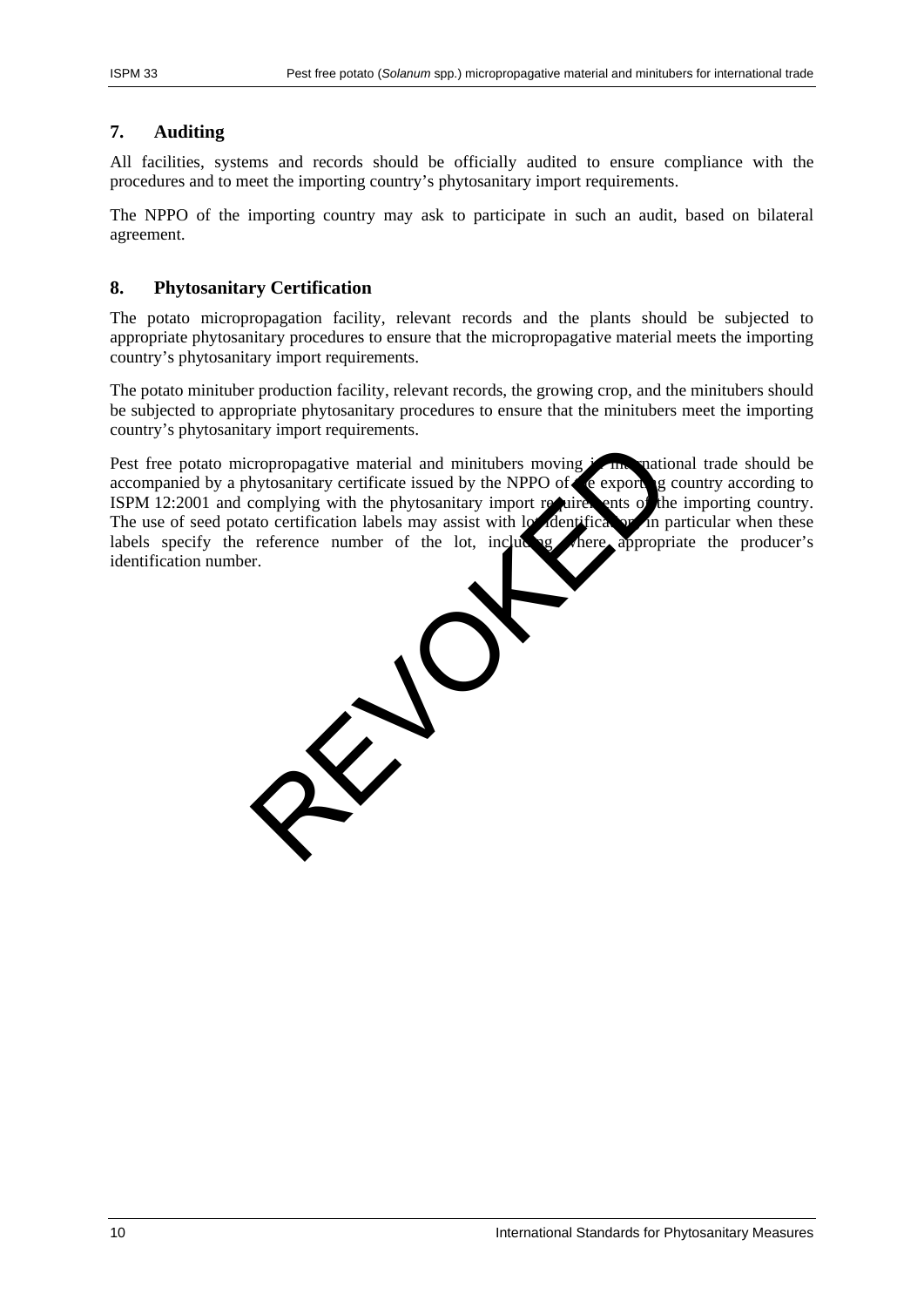This annex was adopted by the Commission on Phytosanitary Measures in March 2010.

This annex is a prescriptive part of the standard.

## <span id="page-10-0"></span>**ANNEX 1: General requirements for official testing laboratories for potato micropropagative material and minitubers**

The requirements for laboratories testing potato micropropagative material and minitubers operated or authorized by NPPOs include the following:

- competent staff with adequate knowledge and experience of conducting appropriate test methods and interpreting the results
- adequate and appropriate equipment to conduct microbiological, serological, molecular and bioassay tests, as appropriate
- relevant validation data for the tests conducted or at least sufficient evidence for the suitability of the test applied
- procedures to prevent contamination of samples
- adequate isolation from production facilities
- a manual(s) that describes policy, organizational structure, work instructions, and testing standards and any quality management procedures
- appropriate record-keeping and traceability for test result

REV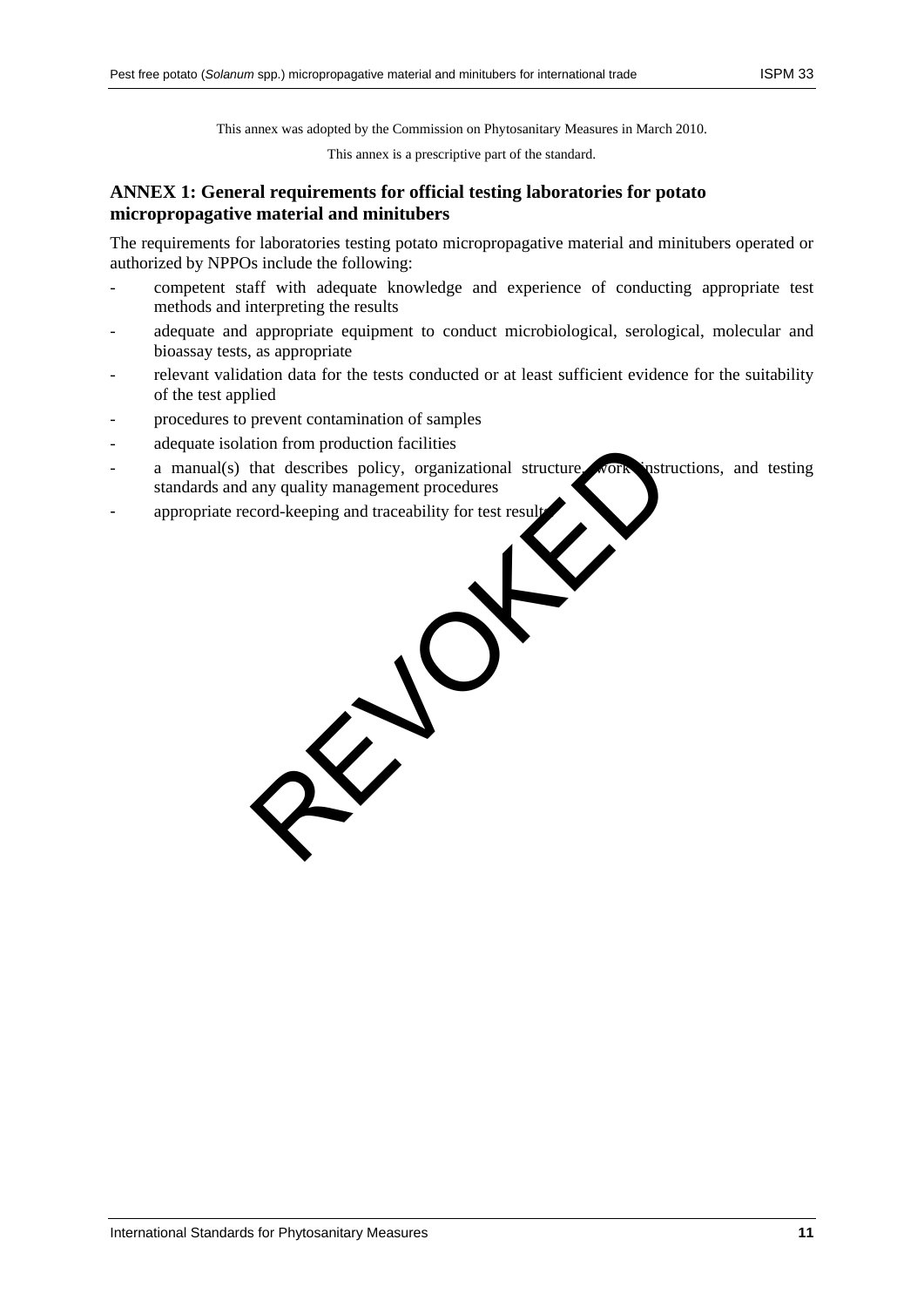This annex was adopted by the Commission on Phytosanitary Measures in March 2010.

This annex is a prescriptive part of the standard.

#### <span id="page-11-0"></span>**ANNEX 2: Additional requirements for potato micropropagation facilities**

In addition to the requirements in section 3, the following requirements for physical structure, equipment and operating procedures should be considered for micropropagation facilities, depending on the presence of pests in the area and the results of PRA.

#### **Physical structure**

- a double door entry with an air-curtain and with a changing area between the double doors
- appropriate rooms for washing, media preparation, subculturing and growth of plants

#### **Equipment**

- high-efficiency particulate air (HEPA)-filtered positive air pressure systems or their equivalent for media, subculture and growth rooms
- growth rooms with appropriate light, temperature and humidity control
- adequate equipment or procedures in the subculture room to  $\epsilon$  number of contamination (e.g. ultraviolet (UV) germicidal lamps)
- laminar flow cabinets for subculturing, which are service
- laminar flow cabinets fitted with UV germicidal lamp

#### **Operating procedures**

- a programme for periodic disinfection/fumigation  $\sigma$  the facility
- use by staff of disposable/dedicated footwear or dispersion of footwear
- appropriate hygienic practices for hand ing plant material (e.g. cutting *in vitro* plantlets with a sterile scalpel over a sterile disposable urface)
- a monitoring programme to check the level of air-borne contaminants in the subculture room, cabinets and growth room
- an inspection and disposal rocedure  $f_{\alpha}$  infested potato micropropagative material.

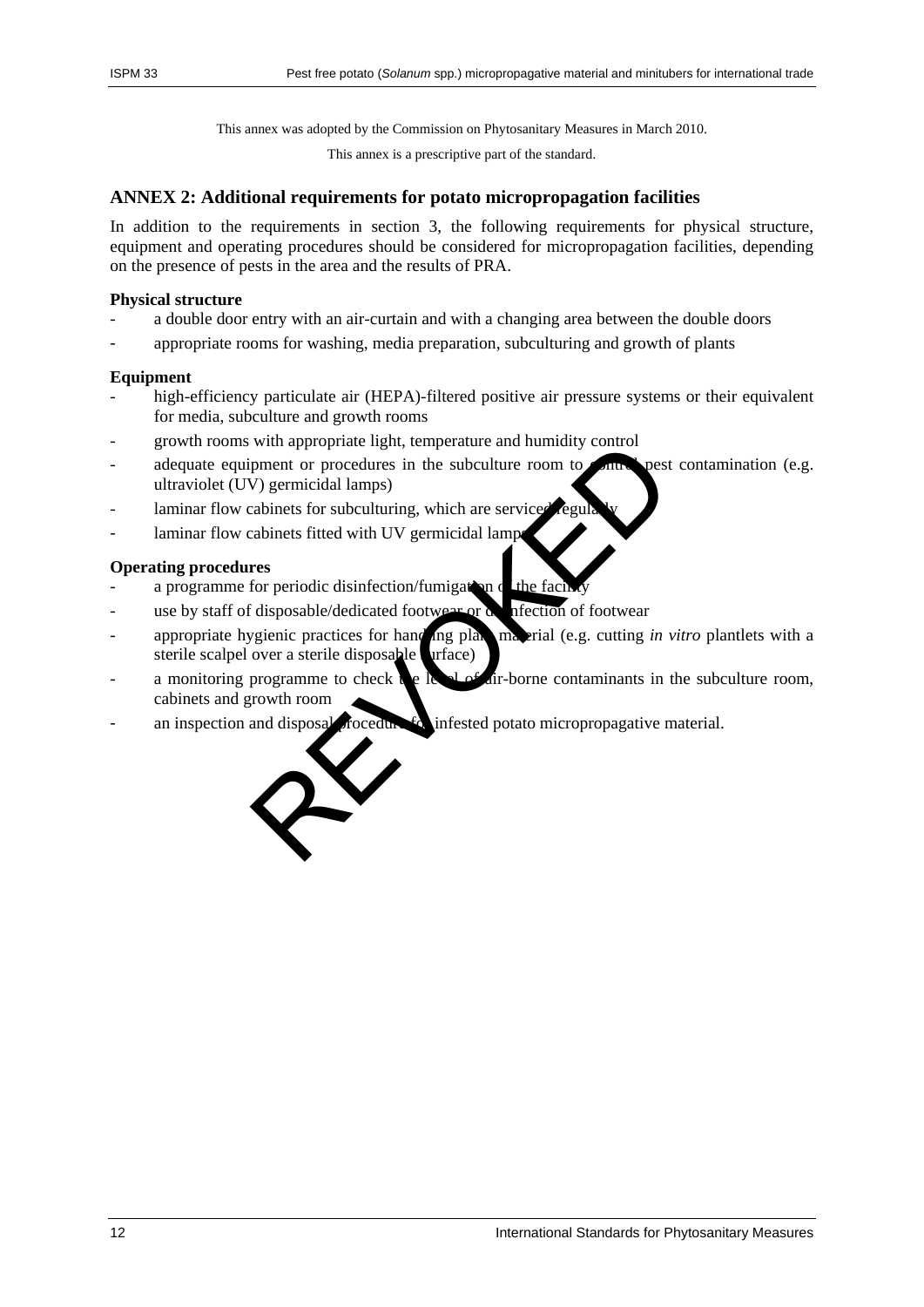This annex was adopted by the Commission on Phytosanitary Measures in March 2010.

This annex is a prescriptive part of the standard.

### <span id="page-12-0"></span>**ANNEX 3: Additional requirements for minituber production facilities**

The following additional requirements for minituber production facilities should be considered, and when necessary included, depending on the presence of pests and vectors in the area and the results of PRA:

### **Physical structure**

- double door entry with a change area for changing garments and donning protective overcoats and gloves, the change area to contain foot disinfecting pads and a washing facility for washing and disinfecting hands
- entry doors and all vents and openings covered with insect-proof screens with mesh that will prevent entry of the local pests and pest vectors
- gaps between the external to internal environment to be sealed
- production isolated from soil (e.g. concrete floors or floors covered with a protective membrane)
- designated areas for washing and disinfecting containers, and cleaning grading, packing and storing minitubers Formation of the text of the text of the text of the text of the text of the text of the text of the text of the text of the text of the text of the text of the text of the text of the text of the text of the text of the t
- air filtration and/or sterilization system
- in places where there is unreliable supply of  $\epsilon$  ectricity and water, standby facilities for emergencies

### **Management of environment**

- suitable temperature, light, air circulation and humidity controls
- misting for acclimatization of transplants

### **Crop management**

- regular pest and pest vector  $\mathbf{r}$ , itering (e.g. using sticky insect traps) at specified intervals
- hygienic practices for handling plant  $\mathbf{r}$  erial
- correct disposal proce
- identification of p
- a suitable separation
- use of raised ben

# **Growing media, fertilizer, water**

- use of pest free soil-less growing medium
- fumigation/disinfestations/steam sterilization of the growing medium before planting or other methods that guarantee freedom from potato pests
- transport and storage of growing medium under conditions preventing contamination
- a water supply free of plant pests (either treated water or deep-well spring water), together with regular testing for potato pests if required
- use of inorganic fertilizer or organic fertilizer that has been treated to eliminate pests

### **Post-harvest handling**

- sampling of minitubers for post-harvest tuber testing for indicator pests (i.e. pests whose presence indicates that the pest free status of the minituber production facility has not been maintained)
- suitable storage conditions
- grading and packing (if appropriate, according to a seed potato certification scheme)
- new or adequately sterilized containers used for packing minitubers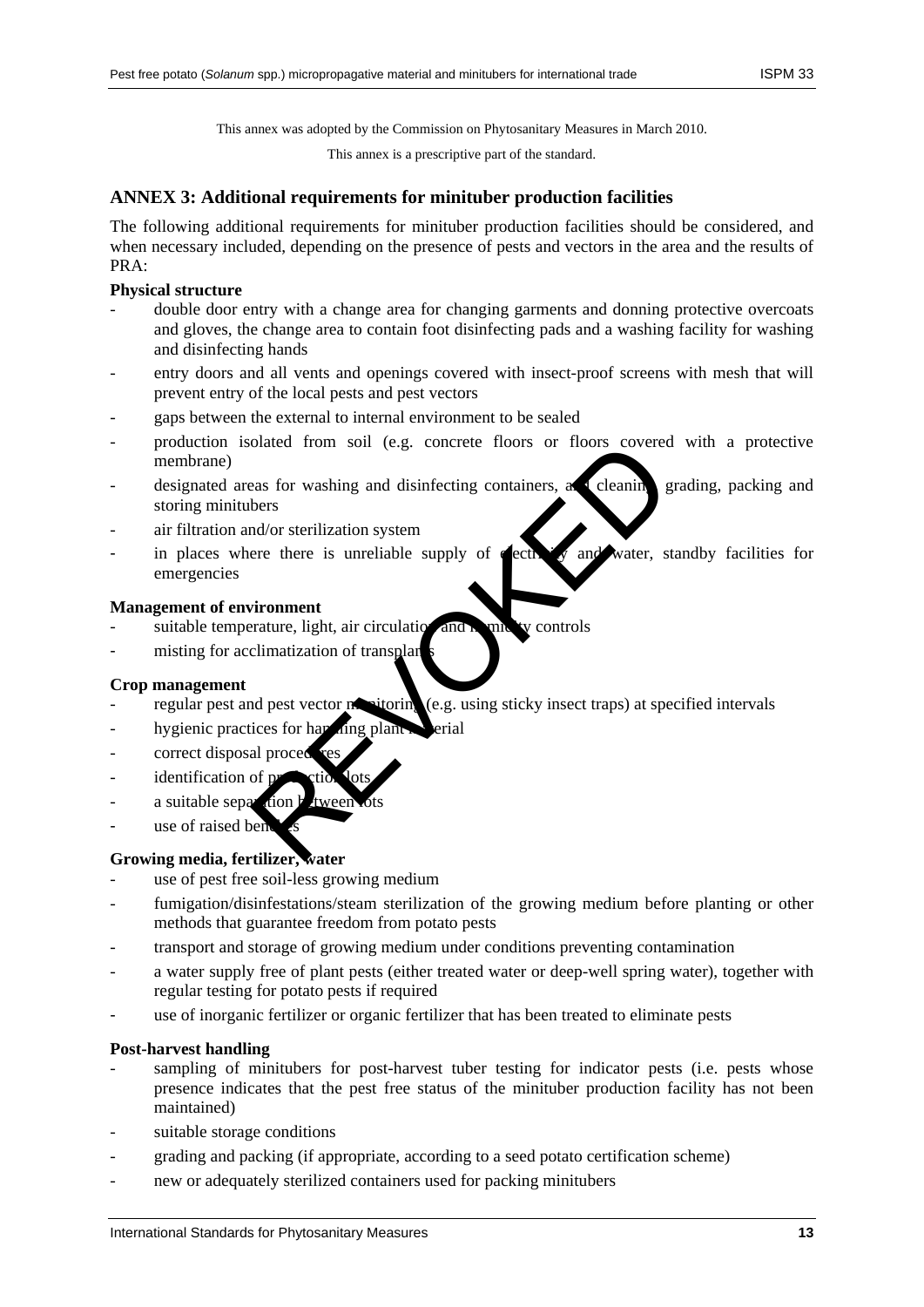- containers for shipment adequate for preventing contamination by pests and pest vectors
- adequate cleaning and disinfection of handling equipment and storage facilities.

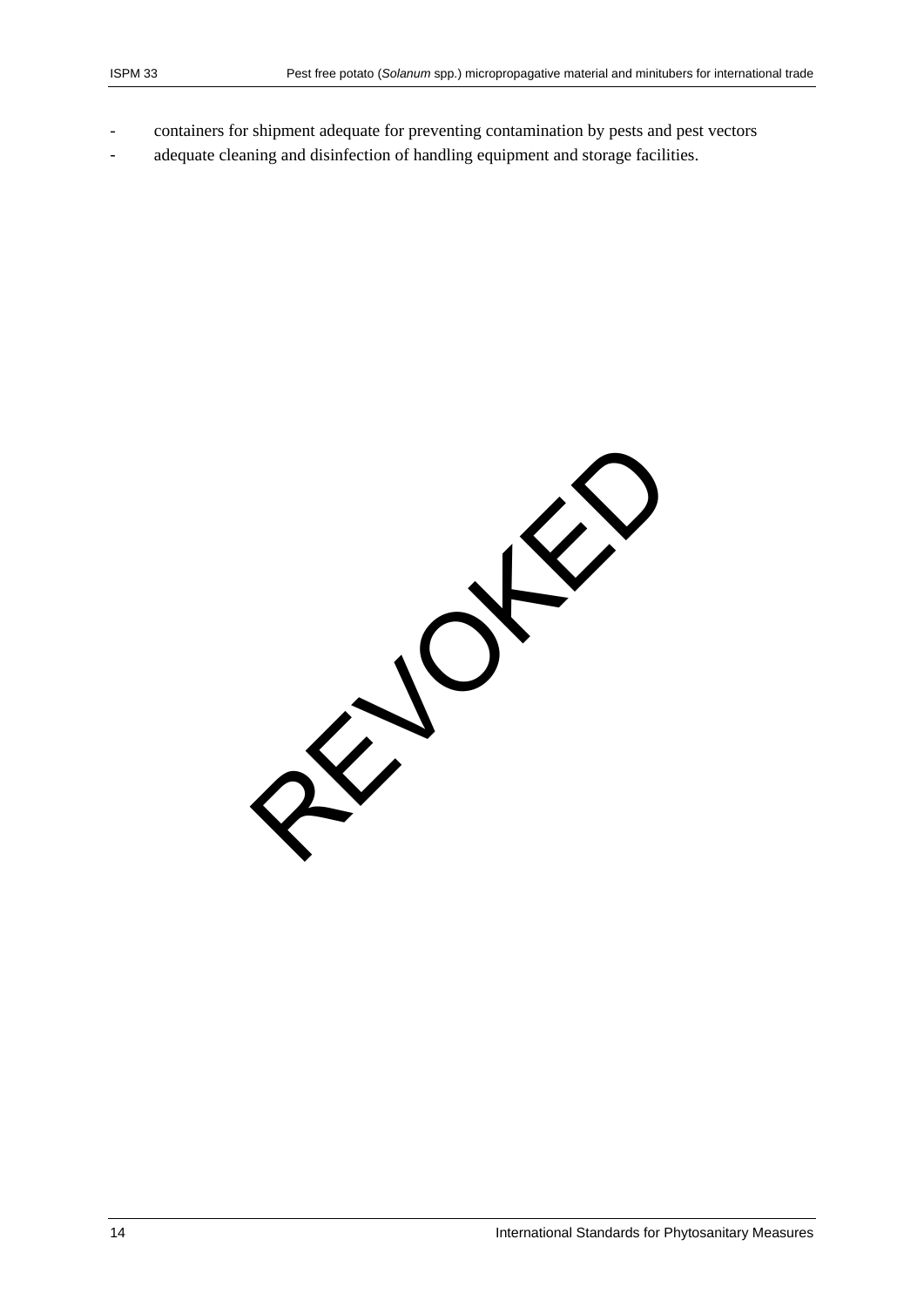This appendix was adopted by the Commission on Phytosanitary Measures in March 2010. This appendix is for reference purposes only and is not a prescriptive part of the standard.

# <span id="page-14-0"></span>**APPENDIX 1: Examples of pests that may be of concern with respect to potato micropropagative material**

Please note that the following list does not constitute a technical justification for regulating these pests.

| <b>VIRUSES</b>                                          | <b>ABBREVIATION</b> | <b>GENUS</b>                |
|---------------------------------------------------------|---------------------|-----------------------------|
| Alfalfa mosaic virus                                    | AMV                 | Alfamovirus                 |
| Andean potato latent virus                              | <b>APLV</b>         | Tymovirus                   |
| Andean potato mottle virus                              | APMoV               | Comovirus                   |
| Arracacha virus B-oca strain                            | AVB-O               | Cheravirus (tentative)      |
| Beet curly top virus                                    | <b>BCTV</b>         | Curtovirus                  |
| Belladonna mottle virus                                 | <b>BeMV</b>         | Tymovirus                   |
| Cucumber mosaic virus                                   | <b>CMV</b>          | <u>ir</u> us<br>allin       |
| Eggplant mottled dwarf virus                            | <b>EMDV</b>         | vcleorhal<br><b>lovirus</b> |
| Impatiens necrotic spot virus                           | <b>INSV</b>         | <b>aviry</b><br>Tos,        |
| Potato aucuba mosaic virus                              | <b>PAMV</b>         | Potexvirus                  |
| Potato black ringspot virus                             | <b>PBRSV</b>        | povirus                     |
| Potato latent virus                                     | PotLV               | Carlavirus                  |
| Potato leafroll virus                                   |                     | Polerovirus                 |
| Potato mop-top virus                                    | <b>PMTV</b>         | Pomovirus                   |
| Potato rough dwarf virus                                | RDV                 | Carlavirus (tentative)      |
| Potato virus A                                          | PVA                 | Potyvirus                   |
| Potato virus M                                          | <b>PVM</b>          | Carlavirus                  |
| Potato virus P                                          | <b>PVP</b>          | Carlavirus (tentative)      |
| Potato virus S                                          | <b>PVS</b>          | Carlavirus                  |
| Potato virus T                                          | <b>PVT</b>          | Trichovirus                 |
| Potato virus U                                          | <b>PVU</b>          | Nepovirus                   |
| Potato virus V                                          | <b>PVV</b>          | Potyvirus                   |
| Potato virus X                                          | <b>PVX</b>          | Potexvirus                  |
| Potato virus Y (all strains)                            | <b>PVY</b>          | Potyvirus                   |
| Potato yellow dwarf virus                               | <b>PYDV</b>         | Nucleorhabdovirus           |
| Potato yellow mosaic virus                              | <b>PYMV</b>         | Begomovirus                 |
| Potato yellow vein virus                                | <b>PYVV</b>         | Crinivirus (tentative)      |
| Potato yellowing virus                                  | <b>PYV</b>          | Alfamovirus                 |
| Solanum apical leaf curling virus                       | <b>SALCV</b>        | Begomovirus (tentative)     |
| Sowbane mosaic virus                                    | SoMV                | Sobemovirus                 |
| Tobacco mosaic virus                                    | <b>TMV</b>          | Tobamovirus                 |
| Tobacco necrosis virus A or Tobacco necrosis<br>virus D | TNV-A or TNV-D      | Necrovirus                  |
| Tobacco rattle virus                                    | <b>TRV</b>          | Tobravirus                  |
| Tobacco streak virus                                    | <b>TSV</b>          | <b>Ilarvirus</b>            |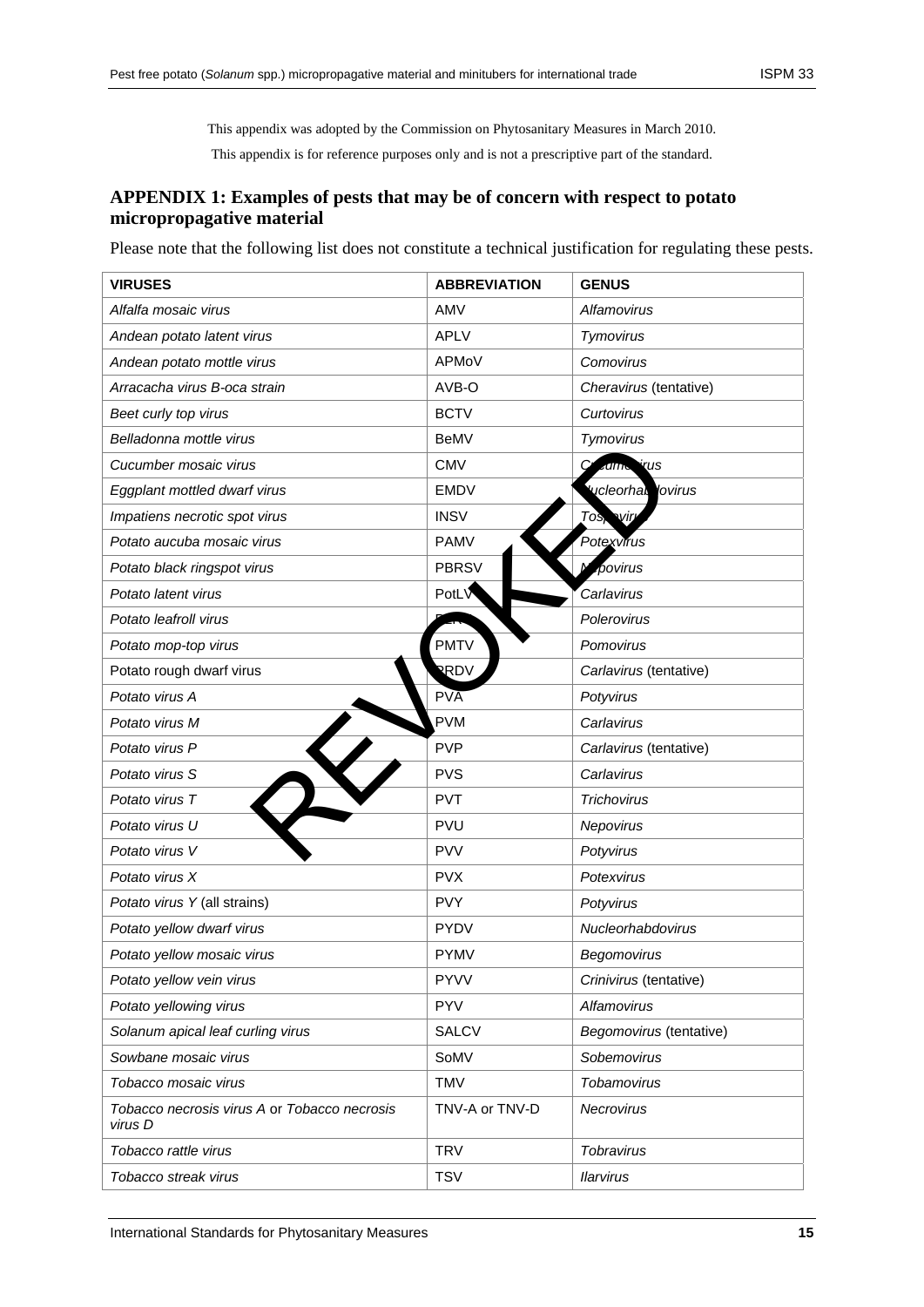| Tomato black ring virus                      | <b>TBRV</b>    | Nepovirus               |
|----------------------------------------------|----------------|-------------------------|
| Tomato chlorotic spot virus                  | <b>TCSV</b>    | <b>Tospovirus</b>       |
| Tomato leaf curl New Delhi virus             | <b>ToLCNDV</b> | Begomovirus             |
| Tomato mosaic virus                          | ToMV           | Tobamovirus             |
| Tomato mottle Taino virus                    | ToMoTV         | Begomovirus             |
| Tomato spotted wilt virus                    | <b>TSWV</b>    | <b>Tospovirus</b>       |
| Tomato yellow leaf curl virus                | <b>TYLCV</b>   | Begomovirus             |
| Tomato yellow mosaic virus                   | ToYMV          | Begomovirus (tentative) |
| Tomato yellow vein streak virus              | ToYVSV         | Geminivirus (tentative) |
| Wild potato mosaic virus                     | <b>WPMV</b>    | Potyvirus               |
| <b>VIROIDS</b>                               |                |                         |
| Mexican papita viroid                        | MPVd           | Pospiviroid             |
| Potato spindle tuber viroid                  | PSTVd          | Pospiviroid             |
| <b>BACTERIA</b>                              |                |                         |
| Clavibacter michiganensis subsp. sepedonicus |                |                         |
| Dickeya spp.                                 |                |                         |
| Pectobacterium atrosepticum                  |                |                         |
| P. carotovorum subsp. carotovorum            |                |                         |
| Ralstonia solanacearum                       |                |                         |
| <b>PHYTOPLASMAS</b>                          |                |                         |
| e.g. purple top, stolbur                     |                |                         |
| $\hat{\chi}$                                 |                |                         |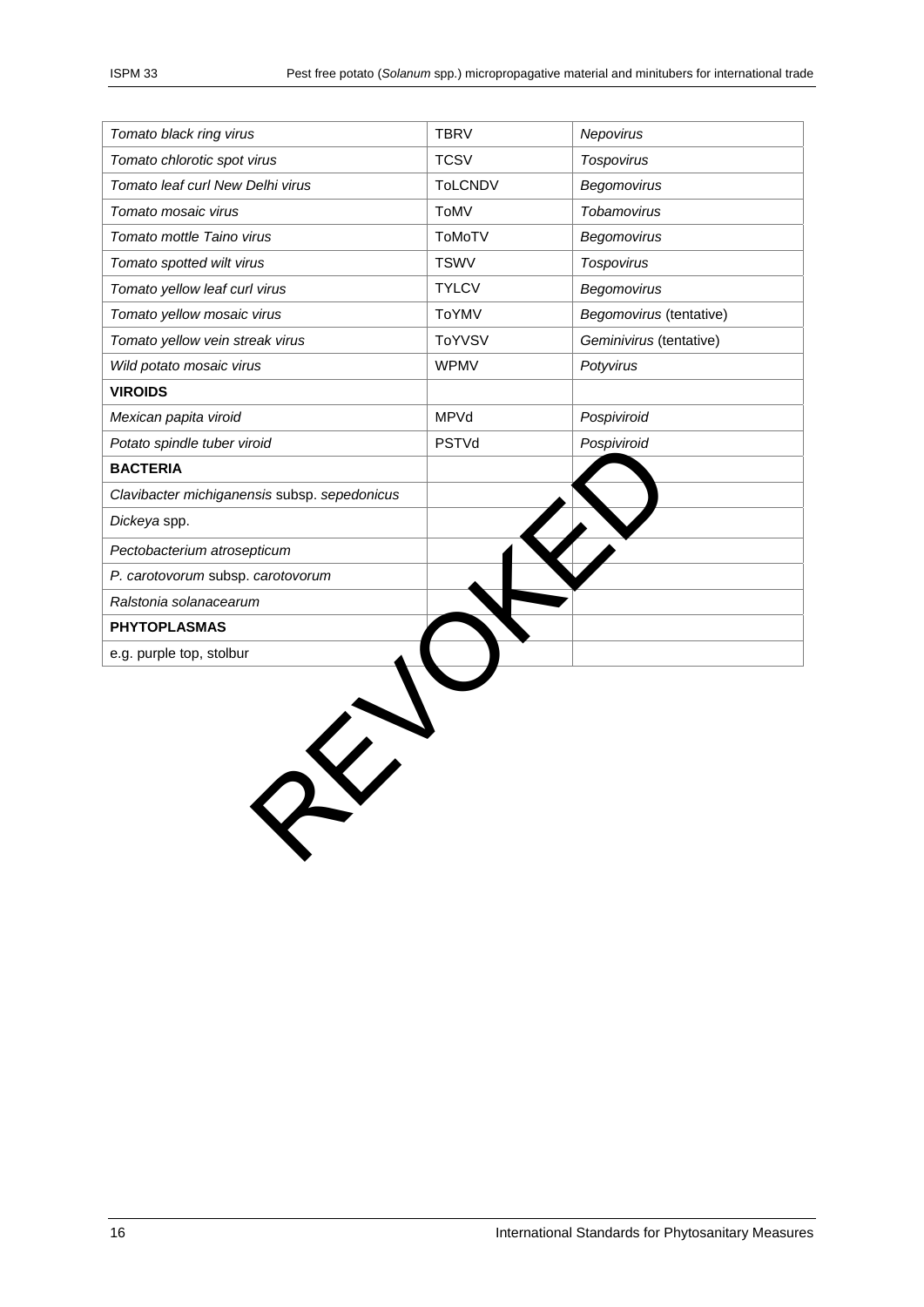This appendix was adopted by the Commission on Phytosanitary Measures in March 2010.

This appendix is for reference purposes only and is not a prescriptive part of the standard.

## <span id="page-16-0"></span>**APPENDIX 2: Examples of pests that may be of concern with respect to potato minituber production**

Please note that the following list of pests does not constitute a technical justification for regulating these pests.

In addition to pests listed in Appendix 1, many contracting parties require pests to be excluded from certified minituber potato production either as quarantine pests or as regulated non-quarantine pests according to the pest status in the country concerned. Some examples are:

#### **Bacteria**

- *Streptomyces* spp.

#### **Chromista**

- *Phytophthora erythroseptica* Pethybr. var. *erythroseptica*
- *P. infestans* (Mont.) de Bary

#### **Fungi**

- *Angiosorus (Thecaphora) solani* Thirumalachar & M.J. Mont.) de Bary<br>Mont.) de Bary<br>Decaphora) solani Thirumalachar & M.L. (Briga)<br>Depustulans (M.N. Owen & Wakef.) M B. Ellis<br>Depustulans (M.N. Owen & Wakef.) M B. Ellis<br>Deputy in Solar Section (Schilb.) Per<br>Reinke & Berthold<br>S
- *Fusarium* spp.
- Polyscytalum pustulans (M.N. Owen & Wakef.) M
- *Rhizoctonia solani* J.G. Kühn
- Synchytrium endobioticum (Schilb.) Per
- *Verticillium dahliae* Kleb.
- *V. albo-atrum* Reinke & Berthold

#### **Insects**

- *Epitrix tuberis* Gentner
- Leptinotarsa decemlin
- *Phthorimaea ope*
- $P$ *remnotrypes*
- *Tecia solanivora* (Povolny)

#### **Nematodes**

- *Ditylenchus destructor* (Thorne)
- *D. dipsaci* (Kühn) Filipjev
- *Globodera pallida* (Stone) Behrens
- *G. rostochiensis* (Wollenweber) Skarbilovich
- *Meloidogyne* spp. Göldi
- *Nacobbus aberrans* (Thorne) Thorne & Allen

#### **Protozoa**

- *Spongospora subterranea* (Wallr.) Lagerh.